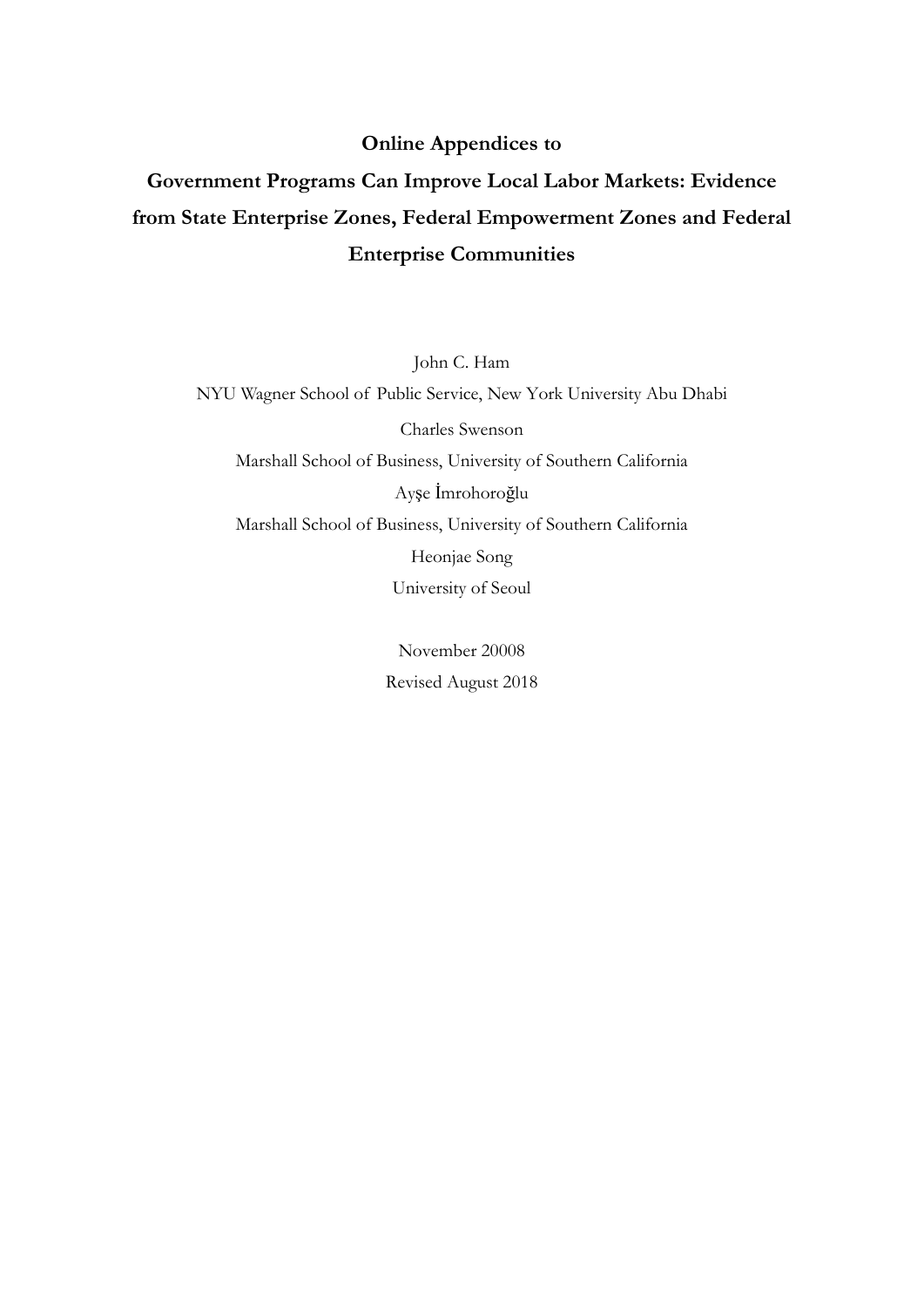### Online Appendix A – Data Steps and Methodology for Comparison to Other Research

to

# Government Programs Can Improve Local Labor Markets: Evidence from State Enterprise Zones, Federal Empowerment Zones and Federal **Enterprise Communities**

John C. Ham

NYU Wagner School of Public Service, New York University Abu Dhabi Charles Swenson Marshall School of Business, University of Southern California Ayşe İmrohoroğlu Marshall School of Business, University of Southern California Heonjae Song University of Seoul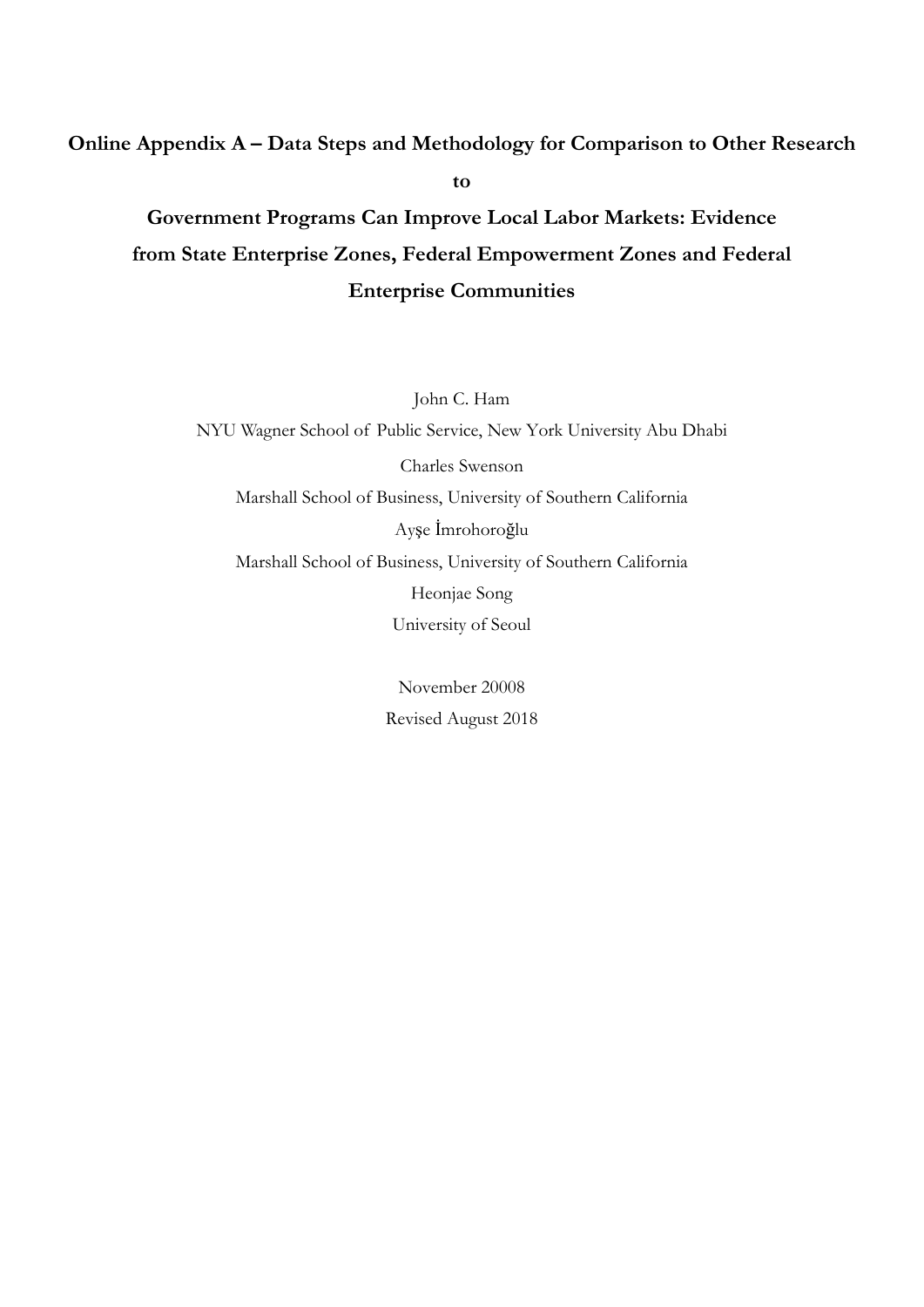## **1. Matching 1980-2000 Census Tracts and Related Census Data**

Some Census Tract definitions/boundaries varied from 1980 to 2000. The following paragraphs discuss our methodology for developing a time series decennial Census database by Census Tract. We first describe the general data sources, then provide "drill down" discussions of processing procedures, the individual Census datasets, and how we combined them.

## **1.1 Data Sources**

1980 Census -- Acquired from the historical census data archive at the Center for International Earth Science Information Network (CIESIN) at Columbia University.

1990-Census -- Applied Geographic Solutions (AGS) Thousand Oaks, CA. This was subsequently changed to CIESIN.

2000 Census -- Census 2000 Summary File 3 DVD in ASCII format from the U.S. Census Bureau. Geographic Equivalency -- MABLE `98/Geocorr v.3.0 Geographic Correspondence Engine, Office of Social and Economic Data Analysis -- University of Missouri.

1990 Census Tract Boundaries -- Environmental Systems Research Institute (ESRI) Maps and Data CD. Census Tract boundaries in shapefile format were converted to Atlas GIS format for processing.

2000 Census Tract Boundaries -- Environmental Systems Research Institute (ESRI) Maps and Data CD. Census Tract boundaries in shapefile format were converted to Atlas GIS format for processing.

## **1.2 Processing Procedures**

Geographic Equivalency File -- A geographic equivalency file was created for purposes of relating1990 Census Tracts to their equivalent 1980 Census Tracts. Files were created individually for each state using the MARBLE/Geocorr v.3.0 engine at the University of Missouri Office of Social and Economic Data Analysis (OSEDA). The equivalency file contains essentially three fields:

- □ 1990 Census Tract
- $\Box$  The equivalent 1980 Census Tract
- $\Box$  An allocation factor to be applied to the 1980 Census Tract

In cases where the 1980 tract definition is exactly the same as the 1990 definition, the allocation factor is 1.0. In cases where a tract was split in 1990, the allocation factor contains the percent of the 1980 area to be allocated to the equivalent 1990 definition. Once downloaded, the 50 state files were combined into a single national file and the numbers of unique tracts for 1990 and 1980 were counted to validate that all tracts had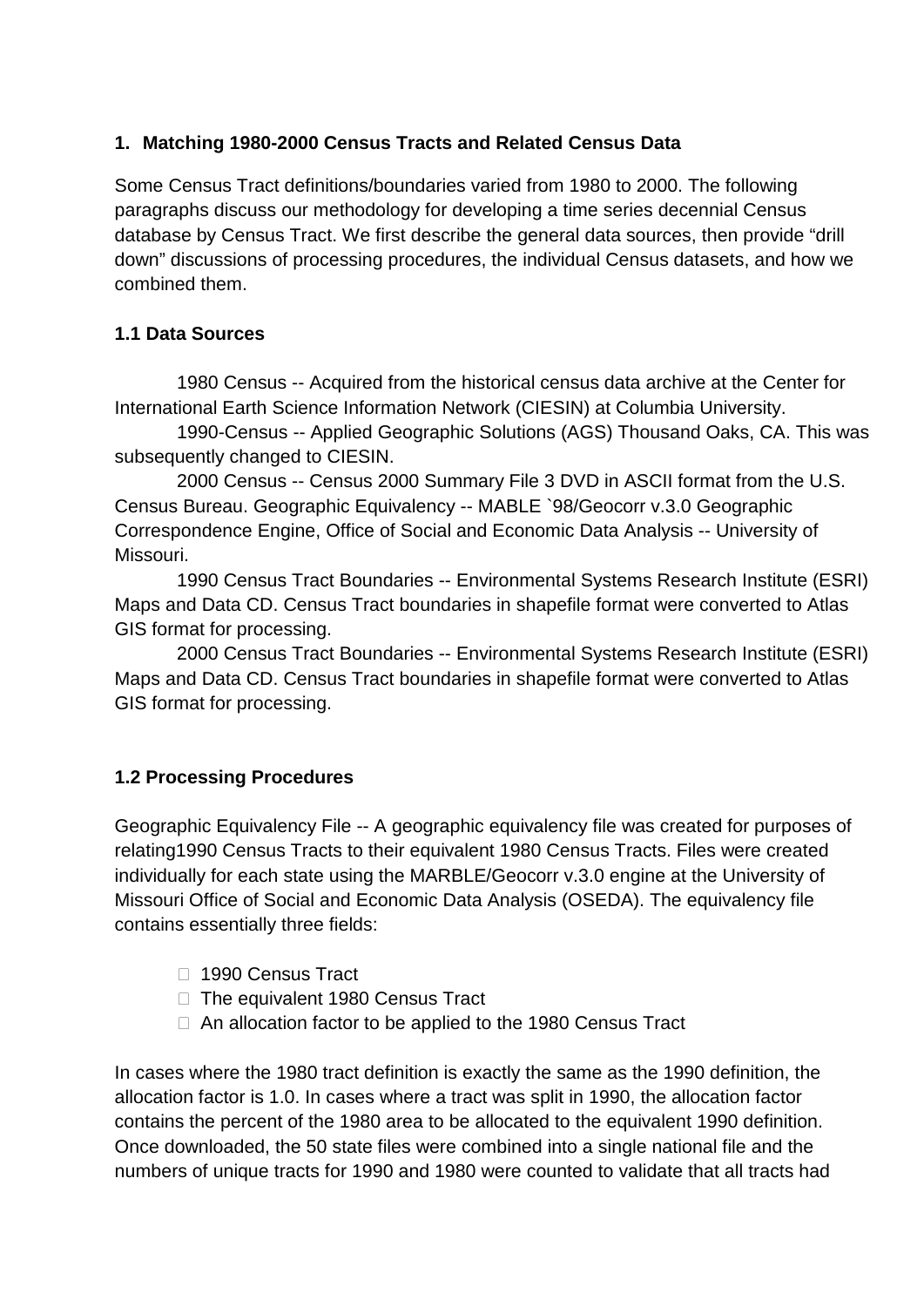been accounted for.

## **1.3 1980 Dataset**

- Historical archive files were downloaded for each of the 50 states from CIESIN FTP site.
- Since the archive file includes records for every level of geography for each state, census tract level records were identified and extracted based on a SUMMARY LEVEL value of "14" (Census Tracts/BNAs) for the required fields.
- The extracted records were converted from the SAS Transport format to DBF format.
- All of the state files were then combined into a single national file and the numbers of census tract records was validated to ensure that there were not missing or duplicated records.
- Once the national file was created, it was re-aggregated to 1990 tract definitions using the geographic equivalency file created with the MARBLE/Geocorr engine.
- The number of 1990 tract definition records were then verified to ensure that there were no missing or duplicated records.
- The national file based on the 1990 tract definitions was then converted to 2000 census tract definitions using Atlas GIS together with 1990 and 2000 Census Tract boundary files. Geospatial processing was performed to allocate demographic attributes from 1990 tract definitions to 2000 tract definitions based on the square mileage of the layered tracts. This approach is similar to that used to convert from 1980 to 1990 but without the use of an equivalency file.

## **1.4 1990 Dataset**

- A single national file was created containing the census tract level records for all states in the U.S. for the required fields on 2000 Census Tract definitions.
- The number of census tract records in the dataset was validated to confirm no missing or duplicated records.

## **1.5 2000 Dataset**

- Since the SF3 DVD includes records for every level of geography for each state, census tract level records were identified and extracted based on a SUMMARY LEVEL value of "140" (Census Tract/BNAs) for the required fields.
- Tract level records were extracted fro the required fields and converted to DBF files on a state-by-state basis.
- Individual state files were then merged into a single national file containing records for all census tracts in the U.S.
- All of the states file were then combined into a single national file and the numbers of census tracts records was validated to ensure that there were no missing or duplicated records.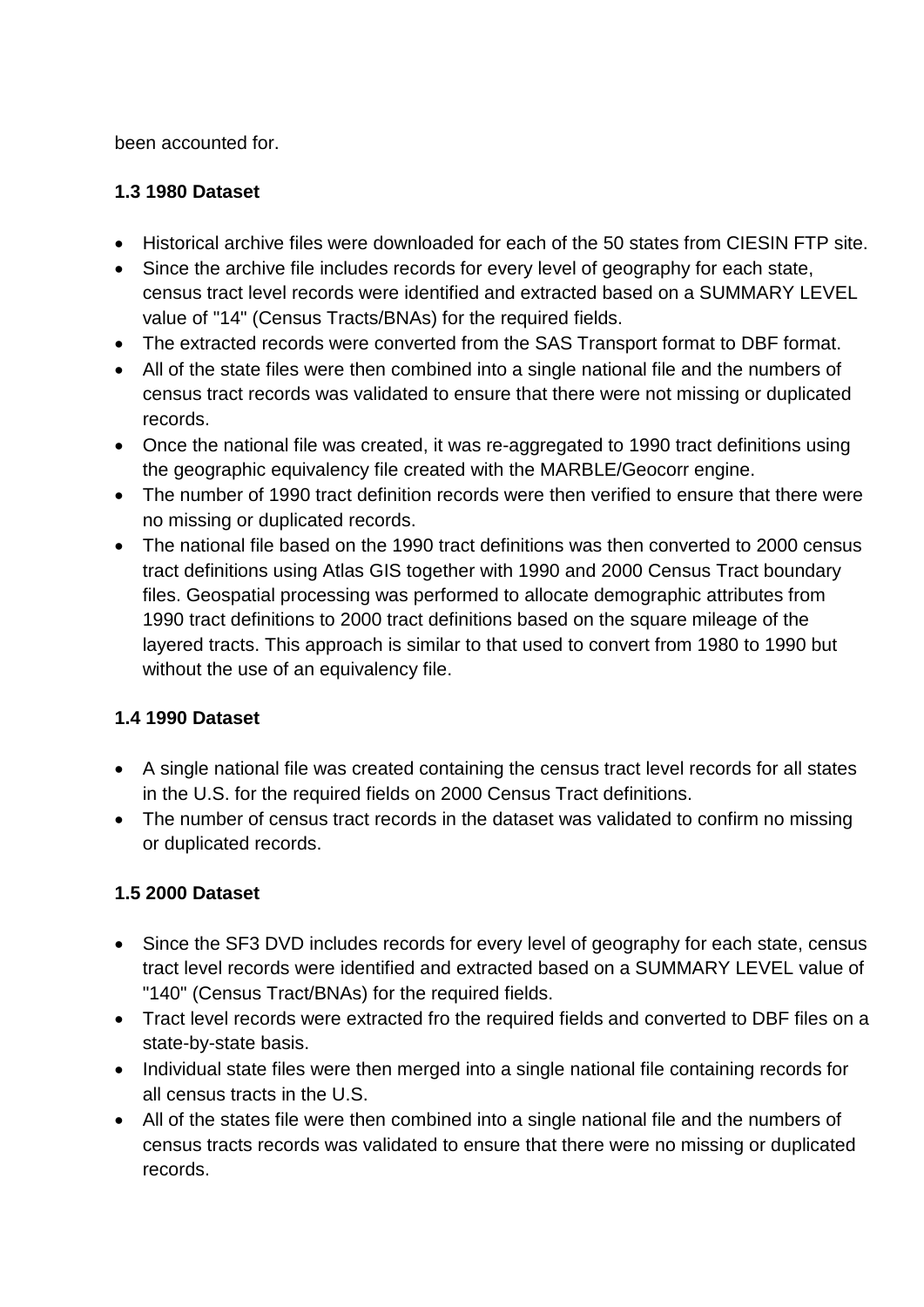## **1.6 Combined Time Series Dataset**

- In order to produce the combined file, the 1980, 1990, and 2000 files were matched using the common 2000 census tract to create a single flat file.
- The combined flat file was then loaded into Atlas GIS as an attribute table for 2000 census tract boundaries and overlaid with enterprise zone and Federal zone boundaries. Based on whether the centroid (geographic center) of each tract polygon was within an EZ or Federal zone, the appropriate EZ (or Federal zone) identifier was added to each census tract record.

## **2. Methodology for Comparison to Other Research**

## **2.1 Comparison with Neumark and Kolko (2008) ENTZ impacts**

In Table 6, Row A, columns (1) and (3) Neumark and Kolko estimate t\*, which is the difference in the annual growth rate between an ENTZ and NENTZ. Let the normal growth rate of employment be g. Thus the annual growth rate for an ENTZ equals 1+g+t\* and for an NENTZ equals 1+g. Let E90 be 1990 average employment in CA. If an ENTZ started January 1 1991, the 2000 Employment E2000 for an ENTZ would equal

 $(E2000 (ENTZ) = (1 + g + t^*)^0 E1990$ , while for an NENTZ it would equal

$$
E2000(NENTZ) = (1+g)^{10} E1990
$$

Thus  $E2000 (ENTZ) - E2000 ( NENTZ ) = [(1 + g + t^*)^0 - (1 + g)^0] E1990$ .

Now the median length of time a CA ENTZ, introduced in the 1990s, had been in existence on Jan 1 2000 is 90 months, so we estimate their employment effect as

Actual diff 
$$
\{E2000(ENTZ) - E2000(NENTZ)\}_L = \left(\frac{90}{120}\right) \left[(1+g+t_L^*)^{10} - (1+g)\right]^0 \left[E1990\right].
$$

Let  $t\mathbf{L}^*$  and  $t\mathbf{U}^*$  denote the lower and upped bound of the 95% confidence interval for  $t^*$ . We then calculated the lower bound on the 95% confidence interval as

Actual diff {E2000(*ENTZ*) – E2000(*NENTZ*)}<sub>L</sub> = 
$$
(\frac{90}{120})[(1+g+t_L^*)^{10}-(1+g)^{10}]E1990
$$

and

Actual diff 
$$
\{E2000(ENTZ) - E2000(NENTZ)\}_U = \left(\frac{90}{120}\right) \left[(1+g+t_U^*)^{10} - (1+g)\right]^0 \left[E1990\right]
$$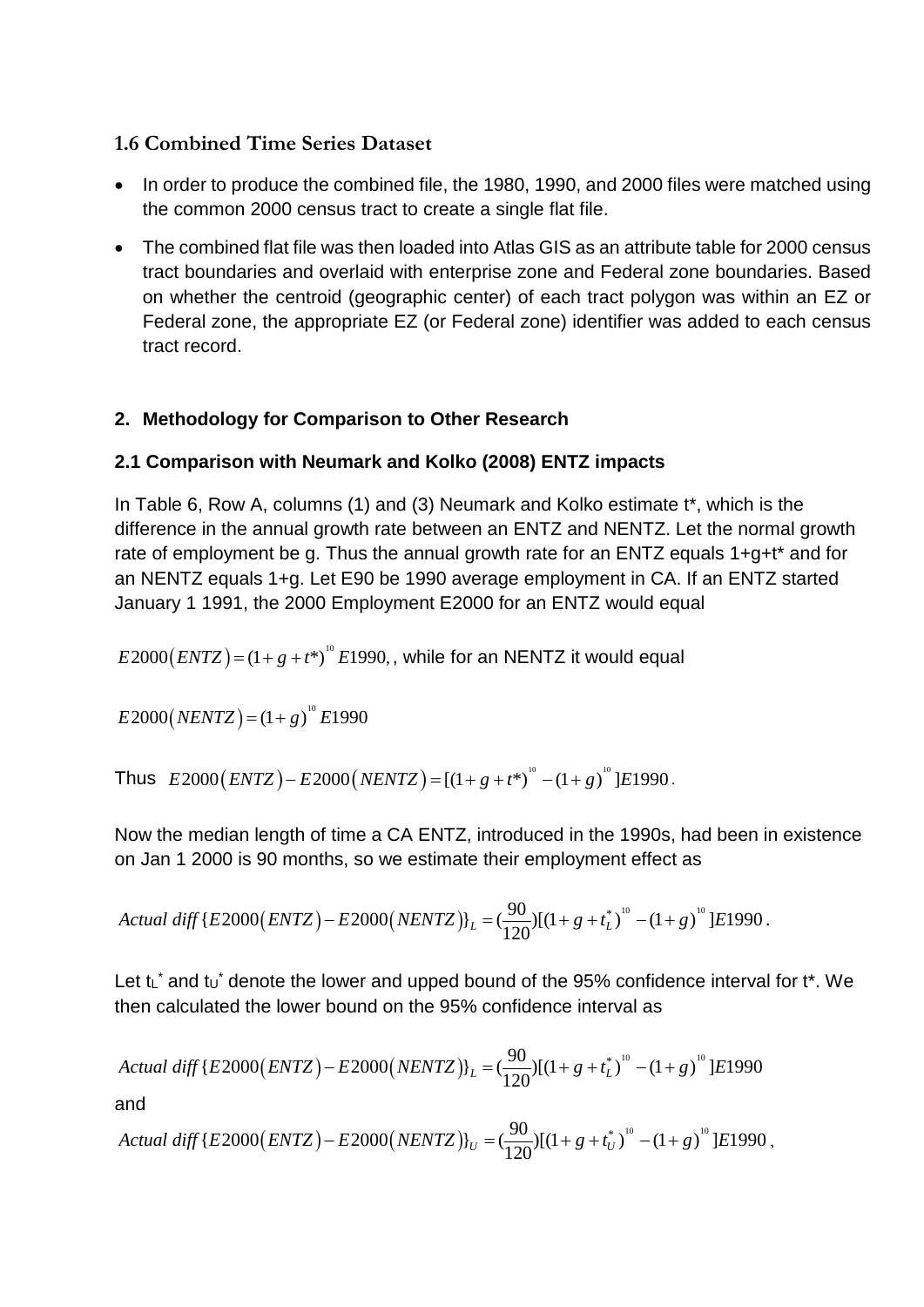assuming g=0.03 and using the 1990 California average census tract employment of E1990  $= 1697$ 

Note that we could have directly calculated the 95% confidence interval for

Actual diff 
$$
\{E2000(ENTZ) - E2000(NENTZ)\} = \left(\frac{90}{120}\right) \left[(1+g+t^*)^{10} - (1+g)\right]^0
$$
 [E1990]

using the delta method, but this did not seem appropriate given that Neumark and Kolko only provide 1 significant digit for t\*.

### **2.2 Comparison to Bondonio and Engberg (2000) Impacts**

In Table 7, column 1, Bondonio and Engberg estimate the parameters for the ENTZ effect as

$$
\ln E_{it} = \alpha_o ENTZ_{it} + \alpha_1 ENTZ_{it} * \text{mon}_{it} + \dots
$$

where In  $E_{it}$  is log employment and mon $_{it}$  is the monetary value of the ENTZ incentives in the relevant state. The policy effect in terms of the level of employment is

 $E1990(\hat{\alpha}_o + \hat{\alpha}_1 \times \text{mon}_{it}).$ 

To calculate the 95% confidence interval for this effect in California, we substituted their mean value for mon<sub>it</sub> = 115 and the 1990 California employment level per tract of E1990 = 1697 to obtain

 $1697(\hat{\alpha}_o + \hat{\alpha}_1 \times .115) \pm 2[Var(\hat{\alpha}_o) + Var(\hat{\alpha}_1) \times [.115]^2]^{1/2}1697$ ,

since we did not have an estimate for Cov  $(\hat{\alpha}_0, \hat{\alpha}_1)$ . We proceeded in exactly the same manner for NY state using its mean value of mon<sub>it</sub> = 183 and E1990 = 1357.

### **2.3 Comparison to Elvery (2000) Impacts**

We use the estimates in Table 4, columns (1) and (2). His outcome variables are the same as ours so the confidence intervals are straightforward to calculate.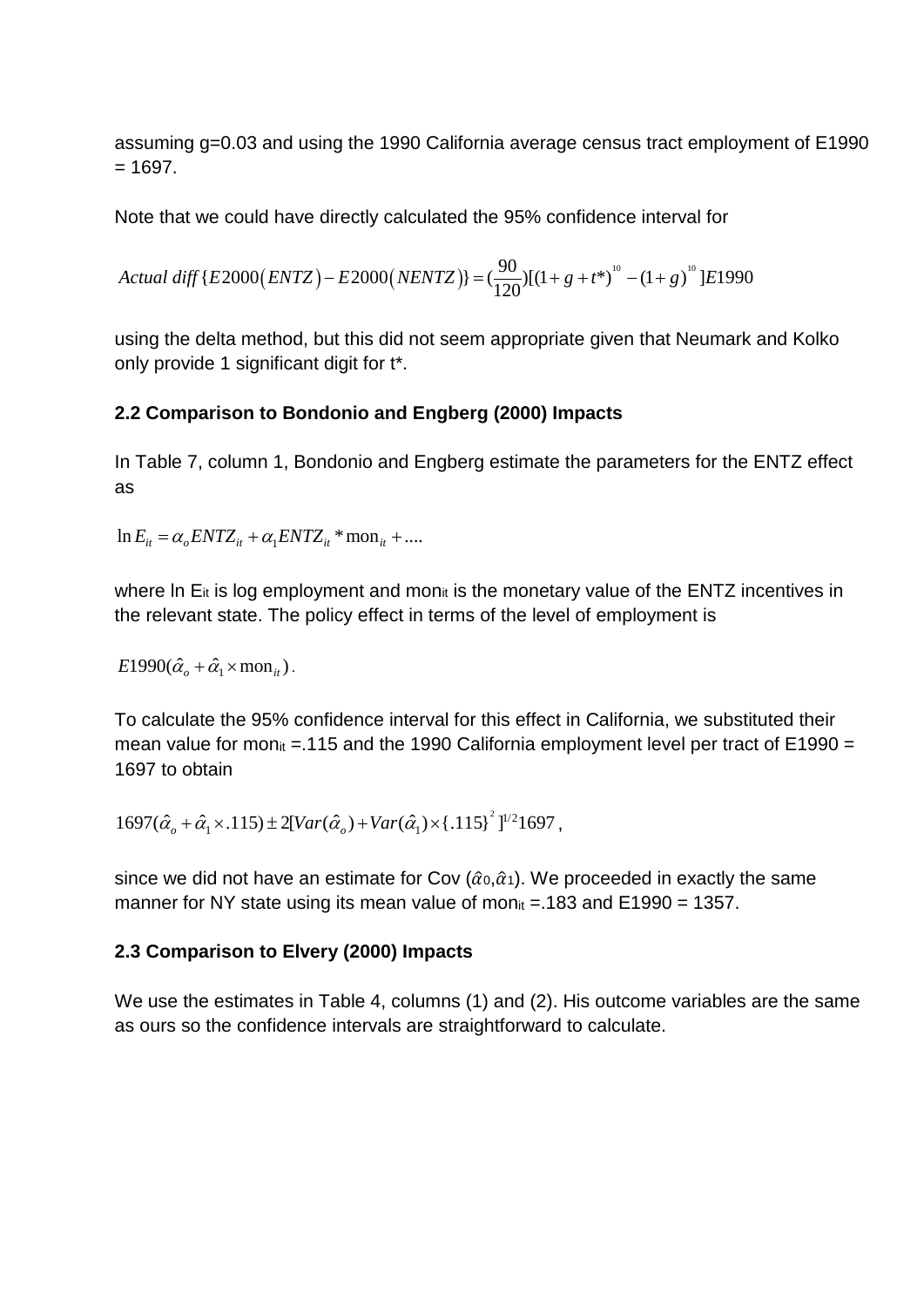## Online Appendix B - Empirical Results Allowing Overlap Between **ENTZs, EMPZs and ENTCs**

to

Government Programs Can Improve Local Labor Markets: Evidence from State Enterprise Zones, Federal Empowerment Zones and Federal **Enterprise Communities** 

John C. Ham NYU Wagner School of Public Service, New York University Abu Dhabi Charles Swenson Marshall School of Business, University of Southern California Ayşe İmrohoroğlu Marshall School of Business, University of Southern California Heonjae Song University of Seoul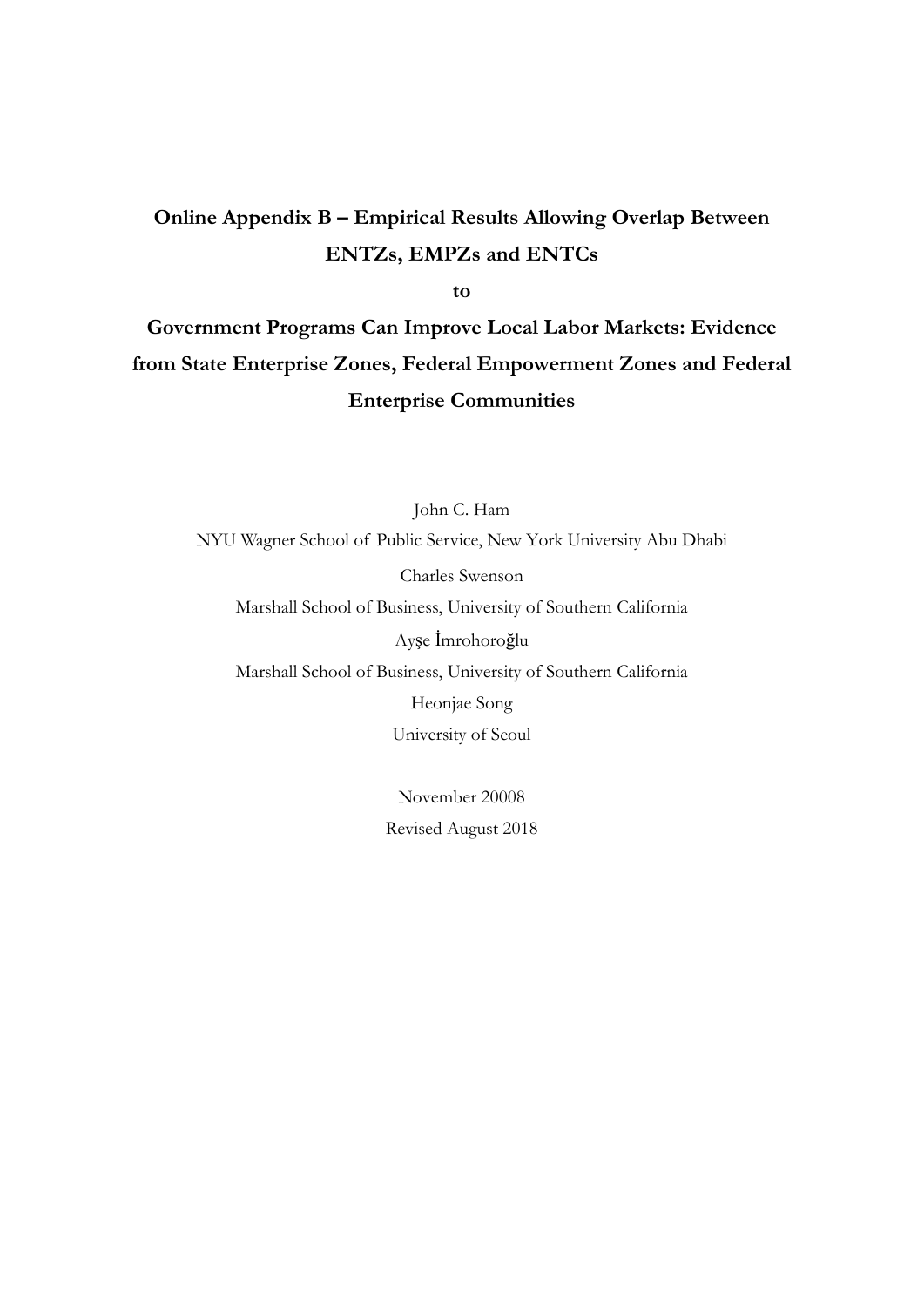| Table B1: Summary Statistics for Enterprise Zones Analysis |  |  |  |
|------------------------------------------------------------|--|--|--|
|------------------------------------------------------------|--|--|--|

|                |                                                                    | Unemployment<br>Rate (%) | Poverty Rate<br>$(\%)$ | Fraction of<br>Households<br>with Wage and<br>Salary Income<br>$(\% )$ | Average Wage<br>and Salary<br>Income<br>$(\$2000)$ | Employment  |
|----------------|--------------------------------------------------------------------|--------------------------|------------------------|------------------------------------------------------------------------|----------------------------------------------------|-------------|
| 1              | <b>ENTZ 1980</b>                                                   | 7.946***                 | 17.33***               | 73.82***                                                               | 35178***                                           | 1633***     |
|                |                                                                    | (0.40)                   | (1.326)                | (0.92)                                                                 | (815)                                              | (63.83)     |
| 2              | <b>ENTZ 1990</b>                                                   | 9.189***                 | 18.76***               | 73.74***                                                               | 42584***                                           | 1820***     |
|                |                                                                    | (0.41)                   | (1.321)                | (0.85)                                                                 | (1337)                                             | (66.65)     |
| 3              | <b>ENTZ 2000</b>                                                   | $8.011***$               | 18.95***               | 74.83***                                                               | 45130***                                           | 1885***     |
|                |                                                                    | (0.51)                   | (1.288)                | (0.75)                                                                 | (1571)                                             | (70.15)     |
| 4              | Nearest NENTZ 1980                                                 | $7.278***$               | 13.69***               | 77.10***                                                               | 39631***                                           | 1603***     |
|                |                                                                    | (0.44)                   | (1.607)                | (1.15)                                                                 | (1282)                                             | (79.94)     |
| 5              | Nearest NENTZ 1990                                                 | 7.587***                 | 14.42***               | 76.83***                                                               | 47987***                                           | 1876***     |
|                |                                                                    | (0.38)                   | (1.601)                | (0.82)                                                                 | (2169)                                             | (83.22)     |
| 6              | Nearest NENTZ 2000                                                 | 6.933***                 | 14.69***               | 77.12***                                                               | 52067***                                           | 1975***     |
|                |                                                                    | (0.63)                   | (1.604)                | (0.60)                                                                 | (2619)                                             | (88.97)     |
| $\overline{7}$ | Contiguous NENTZ 1980                                              | 6.525***                 | 12.25***               | 77.12***                                                               | 40354***                                           | 1704***     |
|                |                                                                    | (0.49)                   | (1.210)                | (0.87)                                                                 | (1004)                                             | (77.41)     |
| 8              | Contiguous NENTZ 1990                                              | $6.815***$               | 12.07***               | 76.67***                                                               | 51340***                                           | 1970***     |
|                |                                                                    | (0.39)                   | (1.434)                | (0.65)                                                                 | (2722)                                             | (74.43)     |
| 9              | Contiguous NENTZ 2000                                              | 6.175***                 | 12.64***               | 76.71***                                                               | 56265***                                           | 2104***     |
|                |                                                                    | (0.54)                   | (1.175)                | (0.43)                                                                 | (3416)                                             | (83.73)     |
| 10             | AII NENTZ 1980                                                     | $6.721***$               | 11.23***               | 78.30***                                                               | 43335***                                           | 1529***     |
|                |                                                                    | (0.24)                   | (0.561)                | (0.62)                                                                 | (681)                                              | (39.11)     |
| 11             | AII NENTZ 1990                                                     | $6.704***$               | 12.03***               | 77.99***                                                               | 52823***                                           | 1880***     |
|                |                                                                    | (0.32)                   | (0.600)                | (0.56)                                                                 | (1162)                                             | (43.15)     |
| 12             | All NENTZ 2000                                                     | 6.629***                 | 12.54***               | 77.78***                                                               | 57358***                                           | 2056***     |
|                |                                                                    | (0.33)                   | (0.574)                | (0.43)                                                                 | (1206)                                             | (47.96)     |
| 13             | E{ENTZ(Δ00) - Nearest NENTZ(Δ00)}                                  | $-0.537*$                | $-0.607$               | $1.015***$                                                             | $-1815**$                                          | $-55.16$    |
|                |                                                                    | (0.30)                   | (0.552)                | (0.37)                                                                 | (887)                                              | (43.65)     |
| 14             | E{ENTZ(Δ90) - Nearest NENTZ(Δ90)}                                  | $0.851***$               | 1.521***               | 0.60                                                                   | $-2450***$                                         | $-69.06**$  |
|                |                                                                    | (0.25)                   | (0.413)                | (0.50)                                                                 | (684)                                              | (30.50)     |
| 15             | E{ENTZ(Δ00) - Contiguous NENTZ(Δ00)}                               | $-0.549**$               | $-0.370$               | $1.071***$                                                             | $-1901***$                                         | $-68.70*$   |
|                |                                                                    | (0.26)                   | (0.559)                | (0.36)                                                                 | (575)                                              | (38.97)     |
| 16             | E{ENTZ(Δ90) - Contiguous NENTZ(Δ90)}                               | $0.947***$               | 1.604***               | 0.35                                                                   | $-3279***$                                         | $-79.71***$ |
|                |                                                                    | (0.25)                   | (0.399)                | (0.49)                                                                 | (878)                                              | (29.09)     |
| 17             | $E\{\text{ENTZ}(\Delta 00)\}$ - $E\{\text{All NENTZ}(\Delta 00)\}$ | $-0.16$                  | $-0.148$               | $1.537***$                                                             | $-2158***$                                         | $-88.92***$ |
|                |                                                                    | (0.26)                   | (0.383)                | (0.44)                                                                 | (736)                                              | (32.40)     |
| 18             | $E\{\text{ENTZ}(\Delta 90)\}-E\{\text{All NENTZ}(\Delta 90)\}\$    | $0.737***$               | $0.863**$              | $0.738*$                                                               | $-4157***$                                         | $-116.3***$ |
|                |                                                                    | (0.26)                   | (0.425)                | (0.45)                                                                 | (570)                                              | (36.31)     |

Notes:

1. Standard Errors in parentheses are adjusted for correlation across tracts in the same county. \*\*\* p<0.01, \*\* p<0.05, \*p<0.1.

2. Δ00: 2000-1990, Δ90: 1990-1980.

3. Rows 17 and 18 are obtained by regression of outcomes on ENTZ dummy and state dummies.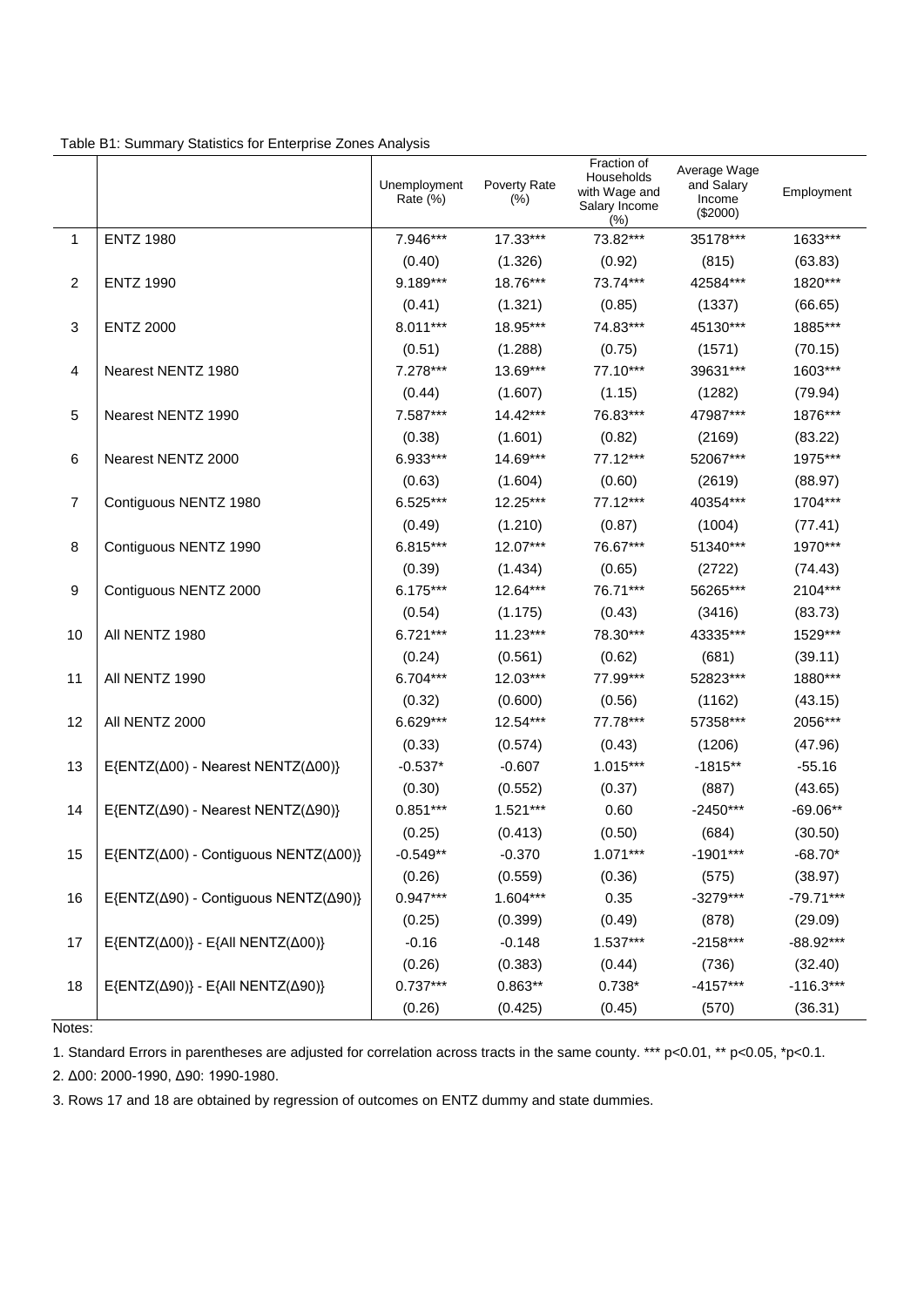|                         | Unemployment<br>Rate $(\%)$ | Poverty Rate<br>$(\%)$ | Fraction of<br>Households<br>with Wage and<br>Salary Income<br>$(\%)$ | Average Wage<br>and Salary<br>Income (\$2000) | Employment |
|-------------------------|-----------------------------|------------------------|-----------------------------------------------------------------------|-----------------------------------------------|------------|
| <b>ENTZ</b>             | $-1.248***$                 | $-1.974***$            | $0.799***$                                                            | 635.5                                         | 70.71**    |
|                         | (0.213)                     | (0.388)                | (0.288)                                                               | (386.6)                                       | (32.5)     |
| <b>Comparison Group</b> | All                         | Contiguous             | All                                                                   | Nearest                                       | Contiguous |
| Observations            | 24843                       | 1345                   | 25034                                                                 | 1292                                          | 1344       |
| Number of ENTZs         | 1440                        | 1345                   | 1447                                                                  | 1292                                          | 1344       |
| Number of Counties      | 534                         | 112                    | 541                                                                   | 112                                           | 112        |

#### Table B2. Estimates of the Average National Effects of Enterprise Zone Designation

Notes: Standard errors in parentheses. \*\*\* p<0.01, \*\* p<0.05, \* p<0.1

#### Table B3. Estimates of the Average State Effects of Enterprise Zone Designation

|                           | Unemployment<br>Rate (%) | Poverty Rate<br>(% ) | Fraction of<br><b>Households</b><br>with Wage and<br>Salary Income<br>(% ) | Average Wage<br>and Salary<br>Income (\$2000) | Employment |
|---------------------------|--------------------------|----------------------|----------------------------------------------------------------------------|-----------------------------------------------|------------|
| ENTZ*California           | $-2.649***$              | $-3.378**$           | 3.640***                                                                   | 3483**                                        | 0.62       |
|                           | (0.813)                  | (1.429)              | (1.043)                                                                    | (1354)                                        | (101.19)   |
| ENTZ*Florida              | $-0.839$                 | $-1.464$             | 2.197                                                                      | 1016                                          | 188.87     |
|                           | (1.035)                  | (1.872)              | (1.366)                                                                    | (1696)                                        | (129.87)   |
| ENTZ*Massachusetts        | $-2.410***$              | $-3.539***$          | $-0.580$                                                                   | 17.39                                         | $-33.79$   |
|                           | (0.354)                  | (0.636)              | (0.470)                                                                    | (597)                                         | (78.20)    |
| <b>ENTZ*New York</b>      | $-3.187$                 | $-3.830***$          | 1.545                                                                      | 1161                                          | 48.60      |
|                           | (0.781)                  | (1.405)              | (1.034)                                                                    | (1283)                                        | (93.96)    |
| ENTZ*Ohio                 | 0.094                    | $-0.020$             | $-0.318$                                                                   | 1459                                          | 119.20*    |
|                           | (0.551)                  | (0.987)              | (0.731)                                                                    | (896)                                         | (64.20)    |
| ENTZ*Oregon               | $2.799***$               | $3.521*$             | 5.339***                                                                   | $-2114$                                       | 159.88     |
|                           | (1.027)                  | (1.806)              | (1.318)                                                                    | (1636)                                        | (123.46)   |
| <b>ENTZ*Other states</b>  | $-0.068$                 | $-0.766$             | 0.940                                                                      | 293.76                                        | 85.05      |
|                           | (0.684)                  | (1.247)              | (0.910)                                                                    | (1133)                                        | (75.18)    |
| <b>Comparison Group</b>   | Contiguous               | <b>Nearest</b>       | Contiguous                                                                 | <b>Nearest</b>                                | Contiguous |
| Observations              | 1304                     | 1345                 | 1321                                                                       | 1292                                          | 1344       |
| Number of ENTZs           | 1304                     | 1345                 | 1321                                                                       | 1292                                          | 1344       |
| <b>Number of Counties</b> | 112                      | 112                  | 112                                                                        | 112                                           | 112        |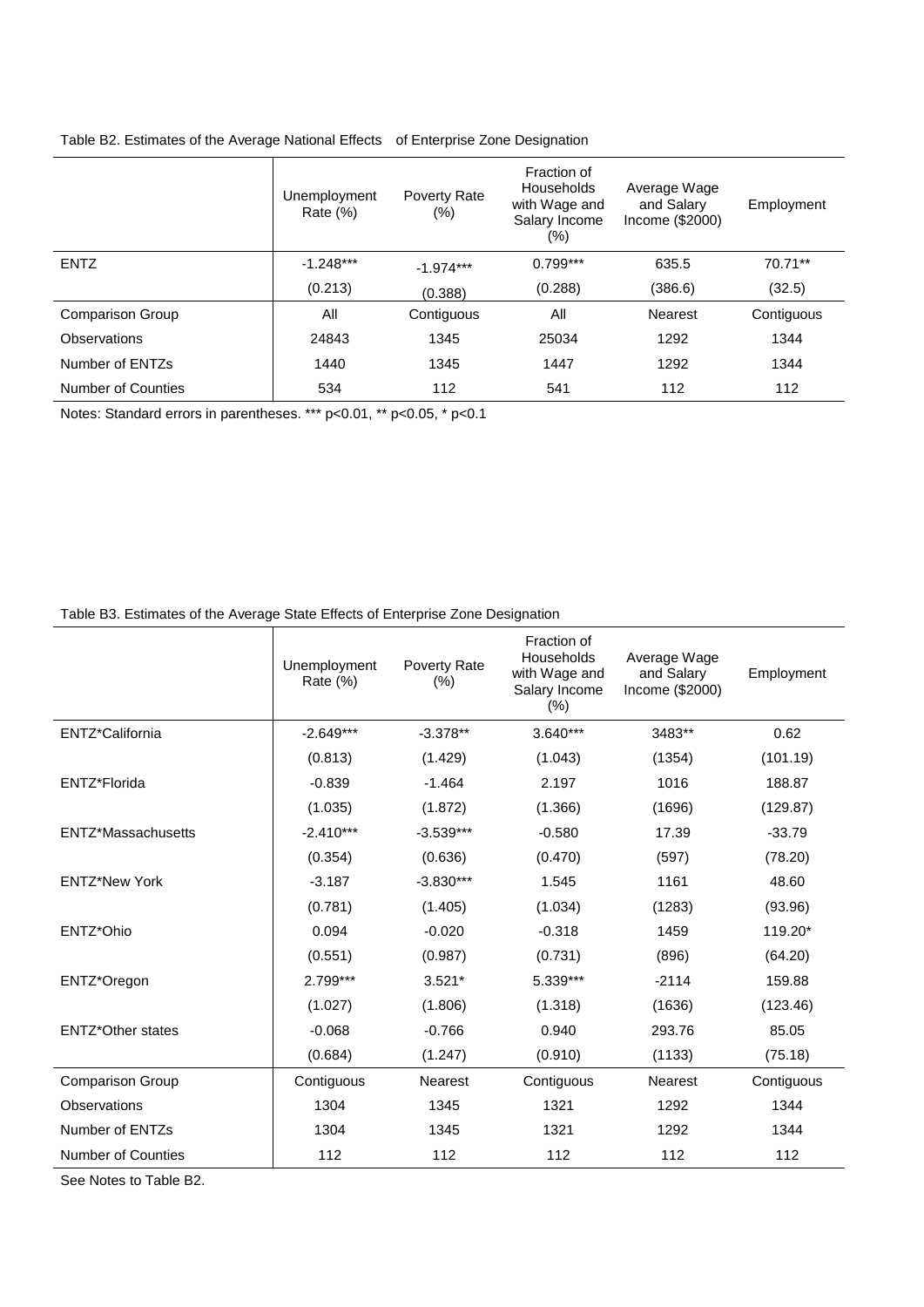|                                  | Unemployment<br>Rate $(\%)$ | Poverty Rate<br>$(\%)$ | Fraction of<br>Households<br>with Wage and<br>Salary Income<br>$(\%)$ | Average Wage<br>and Salary<br>Income (\$2000) | Employment |
|----------------------------------|-----------------------------|------------------------|-----------------------------------------------------------------------|-----------------------------------------------|------------|
| <b>ENTZ</b>                      | $-22.48**$                  | $-1.296$               | $17.14**$                                                             | 2362*                                         | $-55.26$   |
|                                  | (9.114)                     | (1.424)                | (8.641)                                                               | (1208.0)                                      | (75.2)     |
| <b>Comparison Group</b>          | All                         | Contiguous             | All                                                                   | Nearest                                       | Contiguous |
| Observations                     | 24821                       | 1313                   | 24917                                                                 | 1264                                          | 1313       |
| Number of ENTZs                  | 1439                        | 1313                   | 1445                                                                  | 1264                                          | 1313       |
| Number of Counties               | 534                         | 113                    | 535                                                                   | 114                                           | 116        |
| First Stage Chi-Square Statistic | 39.74                       | 463.29                 | 38.52                                                                 | 282.41                                        | 473.77     |

#### Table B4. IV Estimates of the Average National Effects of Enterprise Zone Designation

Notes:

1. Each outcome is instrumented by other outcomes in 1980. For example, in column (1) ENTZ is instrumented by poverty rate, fraction of households with wage and salary income, average wage and salary income, and employment in 1980.

2. \*\*\* p<0.01, \*\* p<0.05, \* p<0.1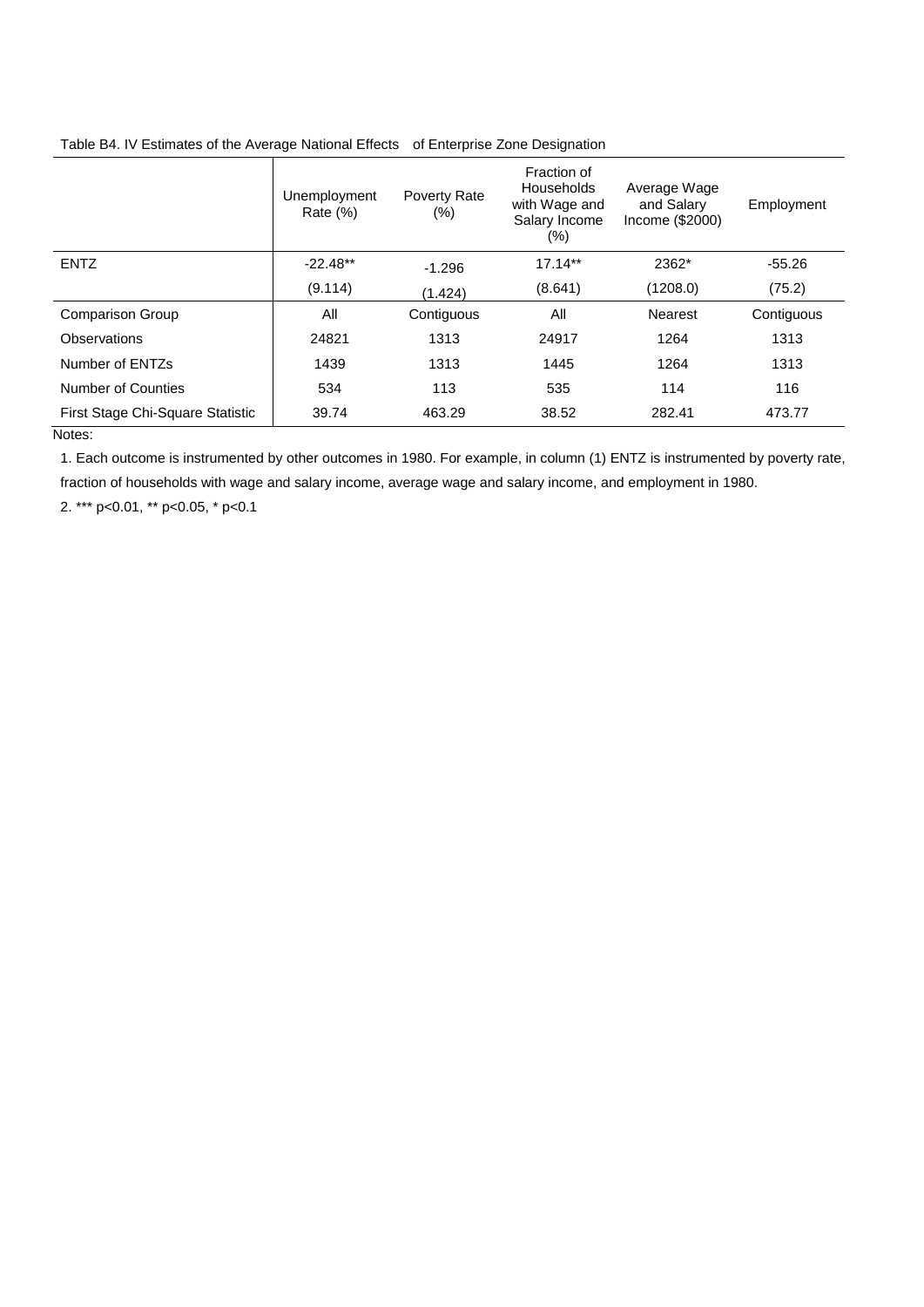|                                  | Unemployment<br>Rate (%) | Poverty Rate<br>(% ) | Fraction of<br>Households<br>with Wage and<br>Salary Income<br>(% ) | Average Wage<br>and Salary<br>Income (\$2000) | Employment |
|----------------------------------|--------------------------|----------------------|---------------------------------------------------------------------|-----------------------------------------------|------------|
| ENTZ*California                  | $-2.456**$               | $-0.0795$            | $6.232***$                                                          | 4083***                                       | 19.01      |
|                                  | (1.156)                  | (2.252)              | (2.173)                                                             | (1500)                                        | (133.80)   |
| ENTZ*Florida                     | $-1.968**$               | $-2.642$             | $3.709***$                                                          | 3648                                          | 240.7***   |
|                                  | (0.872)                  | (1.818)              | (1.410)                                                             | (2628)                                        | (77.03)    |
| ENTZ*Massachusetts               | $-3.984***$              | $-0.464$             | $-1.539$                                                            | 665.50                                        | $-134.60$  |
|                                  | (1.173)                  | (1.584)              | (1.395)                                                             | (1191)                                        | (122.30)   |
| <b>ENTZ*New York</b>             | $-3.252$                 | 1.693                | $-3.046$                                                            | 4810                                          | 87.82      |
|                                  | (2.349)                  | (4.912)              | (3.033)                                                             | (4809)                                        | (126.80)   |
| ENTZ*Ohio                        | 5.706                    | $-1.861$             | $-1.999$                                                            | 9499*                                         | 129.70     |
|                                  | (4.376)                  | (5.742)              | (4.375)                                                             | (5053)                                        | (253.90)   |
| ENTZ*Oregon                      | 4.626***                 | 7.023                | $6.083***$                                                          | $-2125**$                                     | 391.9***   |
|                                  | (0.860)                  | (4.722)              | (1.898)                                                             | (1010)                                        | (109.30)   |
| <b>ENTZ*Other states</b>         | 0.661                    | $-1.425$             | 0.674                                                               | $-647.60$                                     | 90.66      |
|                                  | (1.119)                  | (2.131)              | (1.102)                                                             | (2185)                                        | (112.00)   |
| <b>Comparison Group</b>          | Contiguous               | Nearest              | Contiguous                                                          | <b>Nearest</b>                                | Contiguous |
| Observations                     | 1303                     | 1270                 | 1321                                                                | 1270                                          | 1322       |
| Number of ENTZs                  | 1303                     | 1270                 | 1321                                                                | 1270                                          | 1322       |
| Number of Counties               | 116                      | 113                  | 116                                                                 | 114                                           | 116        |
| First Stage Chi-Square Statistic |                          |                      |                                                                     |                                               |            |
| California                       | 1058.52                  | 813.96               | 1351.12                                                             | 732.33                                        | 846.32     |
| Florida                          | 2016.79                  | 660.18               | 1935.07                                                             | 902.90                                        | 829.95     |
| Massachusetts                    | 1081.07                  | 1161.39              | 1025.39                                                             | 655.50                                        | 1143.12    |
| New York                         | 390.21                   | 191.07               | 395.87                                                              | 148.34                                        | 158.13     |
| Ohio                             | 40.24                    | 19.36                | 22.49                                                               | 39.25                                         | 22.48      |
| Oregon                           | 701.64                   | 1091.24              | 919.65                                                              | 1178.96                                       | 397.90     |
| Other states                     | 529.07                   | 354.20               | 373.41                                                              | 322.13                                        | 185.24     |

Table B5. IV Estimates of the Average State Effects of Enterprise Zone Designation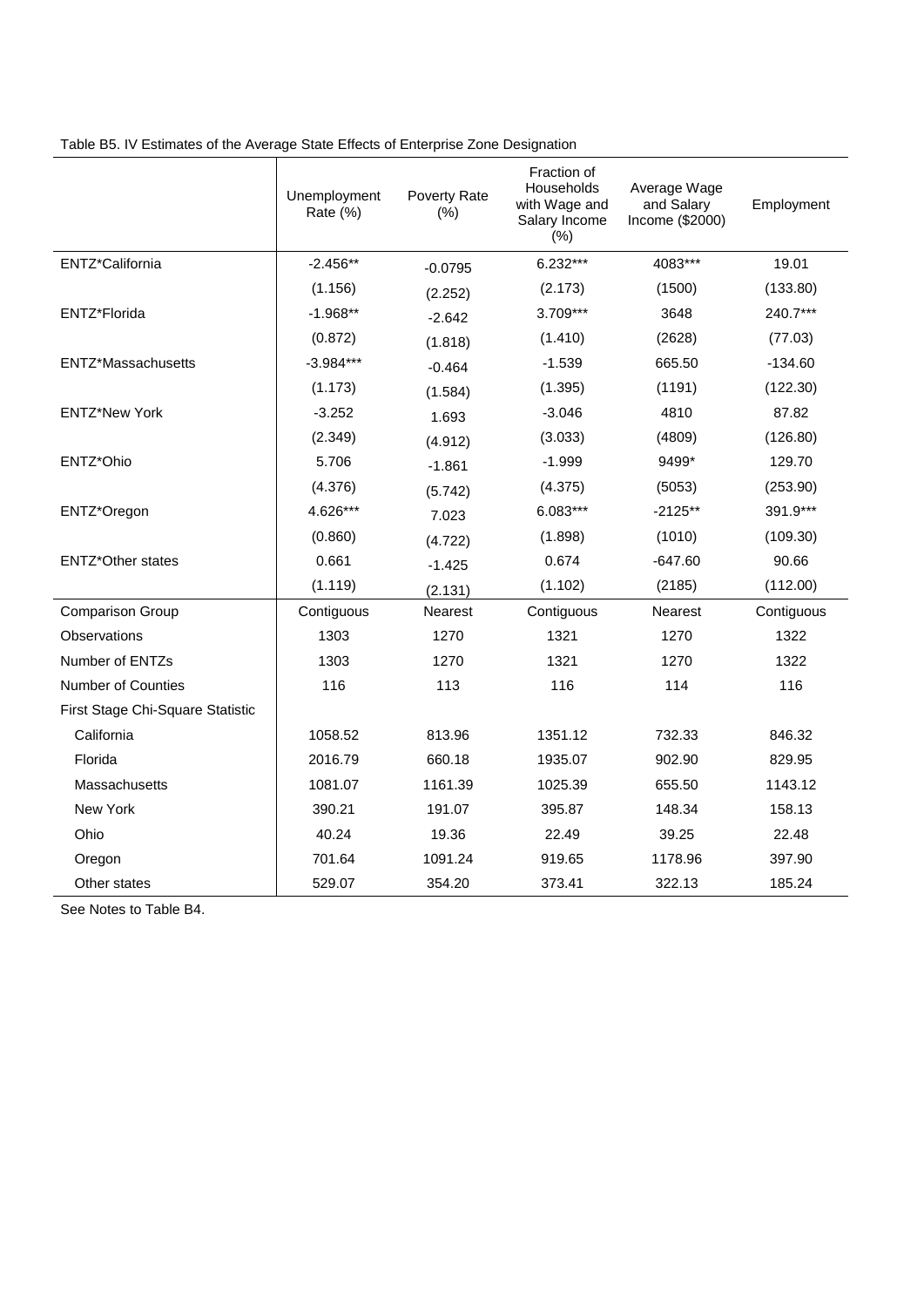| Table B6. Average National Effects of Enterprise Zone Designation After Excluding the Nearest Non-Enterprise Zone |  |  |
|-------------------------------------------------------------------------------------------------------------------|--|--|
|                                                                                                                   |  |  |

|                    | Unemployment<br>Rate $(\%)$ | Poverty Rate<br>(%) | Fraction of<br>Households<br>with Wage and<br>Salary Income<br>(%) | Average Wage<br>and Salary<br>Income (\$2000) | Employment |
|--------------------|-----------------------------|---------------------|--------------------------------------------------------------------|-----------------------------------------------|------------|
| <b>ENTZ</b>        | $-1.544***$                 | $-0.483$            | $0.914***$                                                         | 1506***                                       | 34.35      |
|                    | (0.251)                     | (0.493)             | (0.343)                                                            | (406.0)                                       | (32.8)     |
| Comparison Group   | All                         | Contiguous          | All                                                                | Contiguous                                    | All        |
| Observations       | 22582                       | 865                 | 22754                                                              | 862                                           | 22955      |
| Number of ENTZs    | 949                         | 865                 | 954                                                                | 862                                           | 960        |
| Number of Counties | 490                         | 100                 | 496                                                                | 100                                           | 514        |

See Notes to Table B2.

#### Table B7. Average State Effects of Enterprise Zone Designation After Excluding the Nearest Non-Enterprise Zone

|                          | Unemployment<br>Rate (%) | Poverty Rate<br>(% ) | Fraction of<br>Households<br>with Wage and<br>Salary Income<br>(% ) | Average Wage<br>and Salary<br>Income (\$2000) | Employment |
|--------------------------|--------------------------|----------------------|---------------------------------------------------------------------|-----------------------------------------------|------------|
| ENTZ*California          | $-3.271***$              | 0.964                | 1.541                                                               | 3133***                                       | $-53.63$   |
|                          | (0.829)                  | (1.252)              | (1.070)                                                             | (1167)                                        | (99.50)    |
| ENTZ*Florida             | $-2.143*$                | $-1.679$             | $5.122***$                                                          | 883                                           | 162.20     |
|                          | (1.115)                  | (1.723)              | (1.471)                                                             | (1604)                                        | (135.41)   |
| ENTZ*Massachusetts       | $-2.827***$              | $-1.530**$           | $-0.058$                                                            | 3389***                                       | 128.37     |
|                          | (0.452)                  | (0.717)              | (0.603)                                                             | (657)                                         | (84.28)    |
| <b>ENTZ*New York</b>     | $-1.585*$                | 1.934                | 0.046                                                               | 388                                           | $-97.00$   |
|                          | (0.829)                  | (1.286)              | (1.098)                                                             | (1191)                                        | (99.07)    |
| ENTZ*Ohio                | 0.714                    | $2.359**$            | 0.429                                                               | $-1235$                                       | $-44.23$   |
|                          | (0.642)                  | (0.995)              | (0.855)                                                             | (932)                                         | (73.61)    |
| ENTZ*Oregon              | 0.135                    | $-5.505***$          | $7.742***$                                                          | 2660                                          | 53.58      |
|                          | (1.210)                  | (1.882)              | (1.612)                                                             | (1757)                                        | (136.93)   |
| <b>ENTZ*Other states</b> | 0.336                    | $-3.799***$          | 2.366**                                                             | $-1488$                                       | $-18.36$   |
|                          | (0.902)                  | (1.403)              | (1.201)                                                             | (1310)                                        | (100.88)   |
| <b>Comparison Group</b>  | Contiguous               | 2nd Closest          | Contiguous                                                          | Contiguous                                    | Contiguous |
| Observations             | 853                      | 863                  | 860                                                                 | 862                                           | 864        |
| Number of ENTZs          | 853                      | 863                  | 860                                                                 | 862                                           | 864        |
| Number of Counties       | 100                      | 100                  | 100                                                                 | 100                                           | 100        |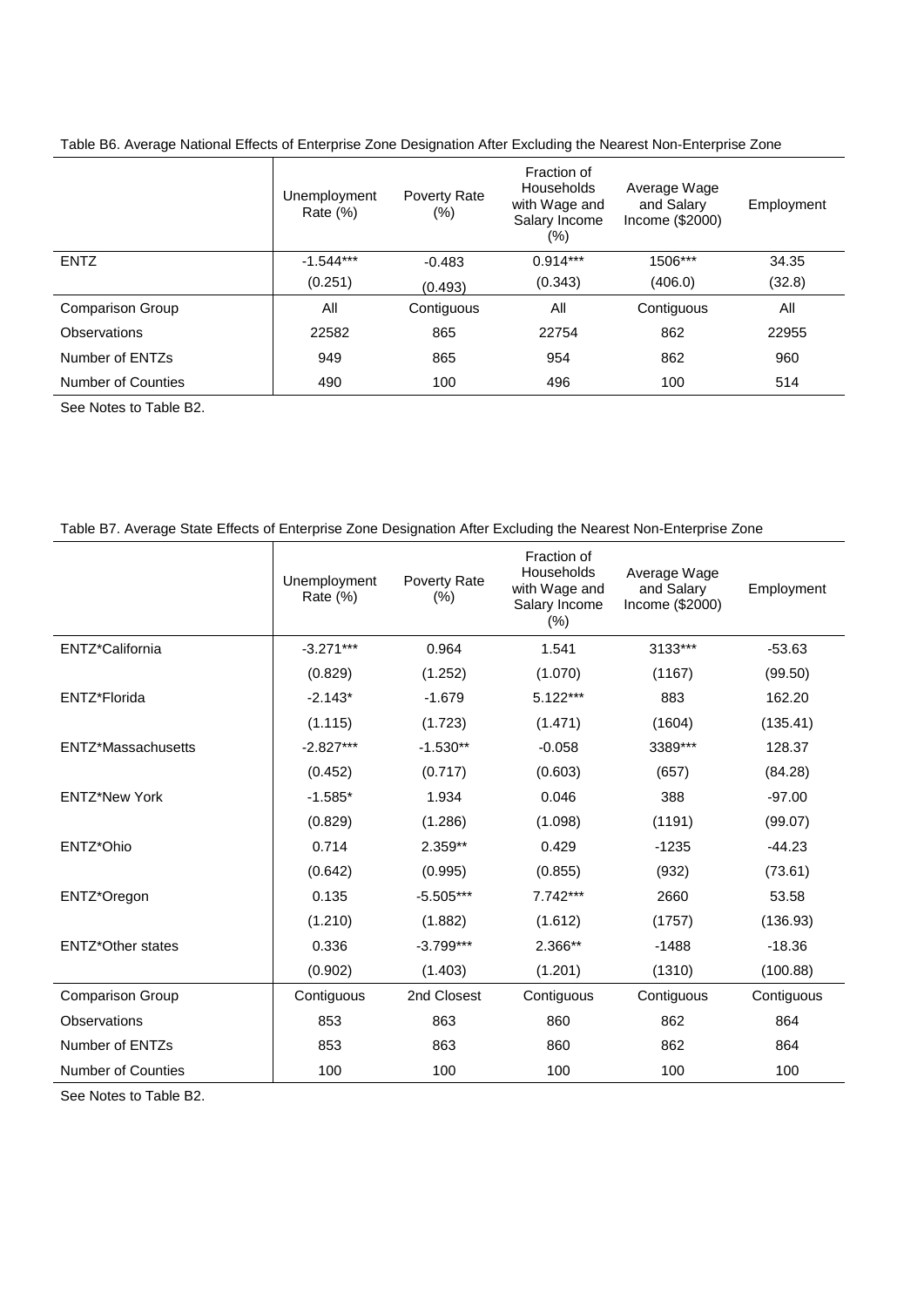|                | rable Do. Ouriniary Oldistics for Empowerment Zones Analysis   | Unemployment<br>Rate $(\%)$ | Poverty Rate<br>$(\%)$ | Fraction of<br>Households<br>with Wage and<br>Salary Income<br>$(\%)$ | Average Wage<br>and Salary<br>Income<br>$(\$2000)$ | Employment  |
|----------------|----------------------------------------------------------------|-----------------------------|------------------------|-----------------------------------------------------------------------|----------------------------------------------------|-------------|
| 1              | <b>EMPZ 1980</b>                                               | 17.66***                    | 40.64***               | 58.21***                                                              | 27916***                                           | 906.8***    |
|                |                                                                | (1.69)                      | (1.755)                | (1.96)                                                                | (932)                                              | (97.77)     |
| $\overline{c}$ | <b>EMPZ 1990</b>                                               | 23.06***                    | 46.05***               | 57.25***                                                              | 30160***                                           | 782.9***    |
|                |                                                                | (2.55)                      | (2.389)                | (2.24)                                                                | (1461)                                             | (129)       |
| $\sqrt{3}$     | <b>EMPZ 2000</b>                                               | 20.32***                    | 38.88***               | 64.26***                                                              | 35225***                                           | 761.1***    |
|                |                                                                | (1.08)                      | (0.969)                | (1.26)                                                                | (1611)                                             | (118)       |
| 4              | Nearest NEMPZ 1980                                             | 15.68***                    | 34.62***               | 63.97***                                                              | 31167***                                           | 1080***     |
|                |                                                                | (1.35)                      | (1.908)                | (1.63)                                                                | (1424)                                             | (116)       |
| 5              | Nearest NEMPZ 1990                                             | 18.53***                    | 37.16***               | 63.67***                                                              | 35169***                                           | 1067***     |
|                |                                                                | (1.77)                      | (2.622)                | (2.04)                                                                | (1683)                                             | (161)       |
| 6              | Nearest NEMPZ 2000                                             | 19.02***                    | 34.05***               | 68.75***                                                              | 38233***                                           | 987.3***    |
|                |                                                                | (1.22)                      | (1.459)                | (1.39)                                                                | (2101)                                             | (148)       |
| $\overline{7}$ | Contiguous NEMPZ 1980                                          | 15.30***                    | 34.56***               | 63.15***                                                              | 31284***                                           | 1137***     |
|                |                                                                | (1.10)                      | (1.624)                | (1.84)                                                                | (1511)                                             | (114)       |
| 8              | Contiguous NEMPZ 1990                                          | 17.64***                    | 36.66***               | 62.38***                                                              | 35683***                                           | 1081***     |
|                |                                                                | (1.40)                      | (2.059)                | (2.33)                                                                | (1305)                                             | (154)       |
| 9              | Contiguous NEMPZ 2000                                          | 17.92***                    | 33.88***               | 68.07***                                                              | 38316***                                           | 1002***     |
|                |                                                                | (0.99)                      | (1.336)                | (1.39)                                                                | (1883)                                             | (143)       |
| 10             | All NEMPZ 1980                                                 | 7.037***                    | 10.92***               | 79.84***                                                              | 45285***                                           | 1553***     |
|                |                                                                | (0.30)                      | (0.521)                | (0.60)                                                                | (685)                                              | (36.6)      |
| 11             | All NEMPZ 1990                                                 | 7.052***                    | 12.23***               | 79.12***                                                              | 54584***                                           | 1872***     |
|                |                                                                | (0.28)                      | (0.527)                | (0.52)                                                                | (1053)                                             | (40.9)      |
| 12             | All NEMPZ 2000                                                 | 6.836***                    | 12.65***               | 78.77***                                                              | 58933***                                           | 2017***     |
|                |                                                                | (0.28)                      | (0.543)                | (0.41)                                                                | (1166)                                             | (45.5)      |
| 13             | E{EMPZ(Δ00) - Nearest NEMPZ(Δ00)}                              | $-3.090**$                  | $-4.090***$            | 1.04                                                                  | 2127**                                             | 56.72       |
|                |                                                                | 1.109                       | (0.783)                | 1.37                                                                  | 814.7                                              | 34.19       |
| 14             | E{EMPZ(Δ90) - Nearest NEMPZ(Δ90)}                              | 2.933***                    | 3.303***               | $-0.374$                                                              | $-1931***$                                         | $-97.90***$ |
|                |                                                                | 0.712                       | (0.472)                | 0.518                                                                 | 549.1                                              | 31.84       |
| 15             | E{EMPZ(Δ00) - Contiguous NEMPZ(Δ00)}                           | $-3.136**$                  | $-4.385***$            | 1.30                                                                  | 2457***                                            | 56.64*      |
|                |                                                                | (1.34)                      | (1.026)                | (1.33)                                                                | (817)                                              | (27.6)      |
| 16             | E{EMPZ(Δ90) - Contiguous NEMPZ(Δ90)}                           | $3.173***$                  | 3.306***               | $-0.20$                                                               | $-2174***$                                         | $-68.07**$  |
|                |                                                                | (0.61)                      | (0.540)                | (0.55)                                                                | (513)                                              | (23.4)      |
| 17             | $E\{\text{EMPZ}(\Delta 00)\}-E\{\text{All NEMPZ}(\Delta 00)\}$ | $-2.17$                     | $-6.766***$            | 7.184***                                                              | 600                                                | $-174.0***$ |
|                |                                                                | (2.20)                      | (2.253)                | (2.03)                                                                | (1324)                                             | (56.7)      |
| 18             | $E\{\text{EMPZ}(\Delta 90)\}-E\{\text{All NEMPZ}(\Delta 90)\}$ | 5.583***                    | 3.907***               | $-0.36$                                                               | -6892***                                           | $-422.4***$ |
|                |                                                                | (1.34)                      | (1.500)                | (1.35)                                                                | (1539)                                             | (41.6)      |

Table B8: Summary Statistics for Empowerment Zones Analysis

Notes:

1. Standard Errors in parentheses are adjusted for correlation across tracts in the same county. \*\*\* p<0.01, \*\* p<0.05, \*p<0.1.

2. Δ00: 2000-1990, Δ90: 1990-1980.

3. Rows 17 and 18 are obtained by regression of outcomes on EMPZ dummy.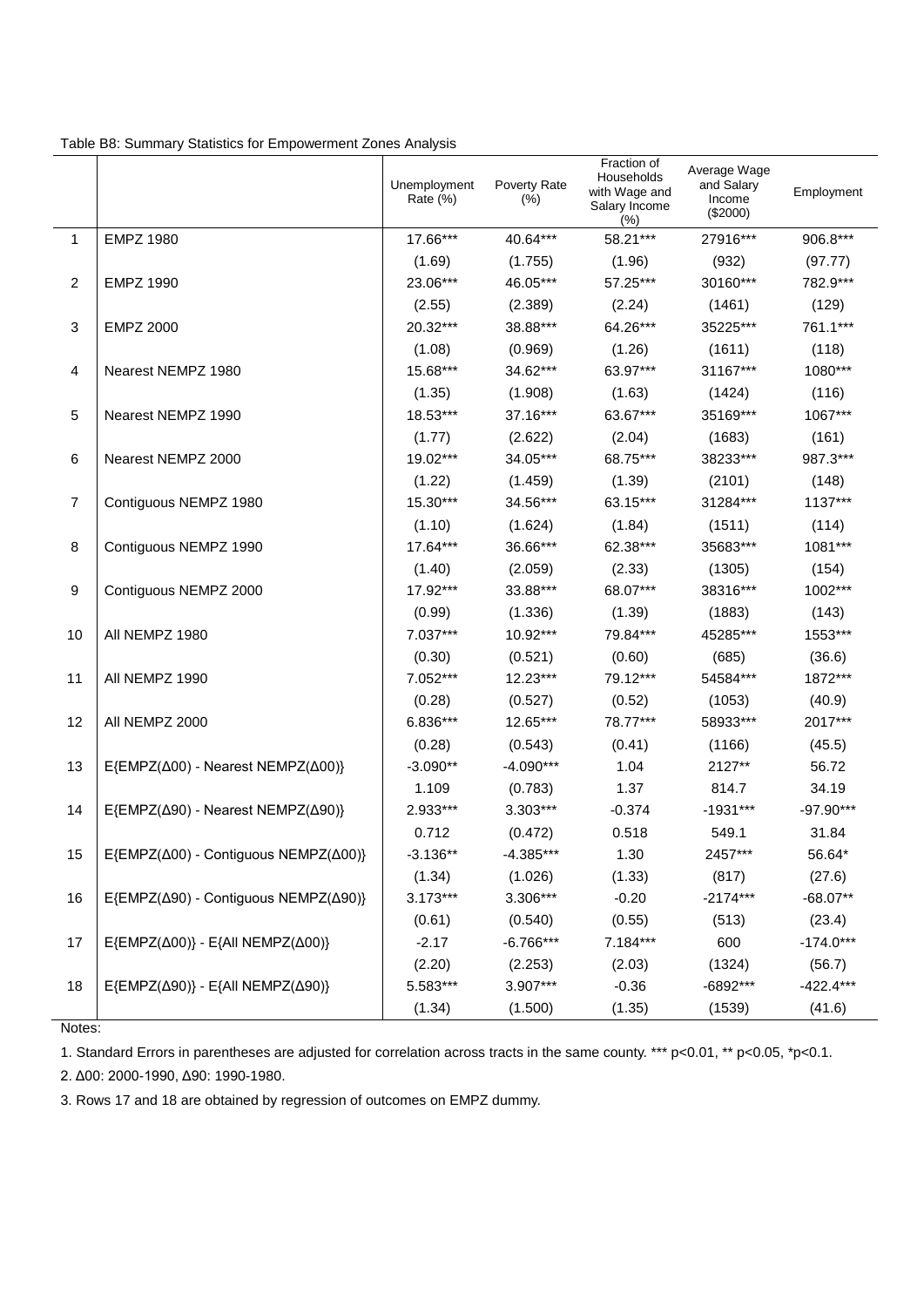|                |                                                                 | Unemployment<br>Rate (%) | Poverty Rate<br>$(\%)$ | Fraction of<br>Households<br>with Wage and<br>Salary Income<br>(%) | Average Wage<br>and Salary<br>Income<br>(\$2000) | Employment  |
|----------------|-----------------------------------------------------------------|--------------------------|------------------------|--------------------------------------------------------------------|--------------------------------------------------|-------------|
| 1              | <b>ENTC 1980</b>                                                | 12.22***                 | 32.09***               | 68.37***                                                           | 26946***                                         | 1142***     |
|                |                                                                 | (0.57)                   | (0.864)                | (1.08)                                                             | (409)                                            | (56.6)      |
| 2              | <b>ENTC 1990</b>                                                | 15.24***                 | 39.72***               | 66.21***                                                           | 27861***                                         | 1064***     |
|                |                                                                 | (0.47)                   | (0.809)                | (0.93)                                                             | (579)                                            | (50.5)      |
| 3              | <b>ENTC 2000</b>                                                | 14.78***                 | 34.53***               | 70.28***                                                           | 31812***                                         | 1040***     |
|                |                                                                 | (0.49)                   | (0.927)                | (0.98)                                                             | (608)                                            | (54.8)      |
| 4              | Nearest NENTC 1980                                              | 8.889***                 | 21.91***               | 72.41***                                                           | 31739***                                         | 1333***     |
|                |                                                                 | (0.44)                   | (0.906)                | (0.84)                                                             | (532)                                            | (54.1)      |
| 5              | Nearest NENTC 1990                                              | 9.805***                 | 24.79***               | 72.53***                                                           | 34863***                                         | 1368***     |
|                |                                                                 | (0.45)                   | (1.190)                | (0.76)                                                             | (736)                                            | (61.9)      |
| 6              | Nearest NENTC 2000                                              | $10.91***$               | 23.97***               | 74.89***                                                           | 38621***                                         | 1397***     |
|                |                                                                 | (0.62)                   | (1.028)                | (0.58)                                                             | (868)                                            | (72.7)      |
| $\overline{7}$ | Contiguous NENTC 1980                                           | 8.683***                 | 21.07***               | 72.71***                                                           | 32054***                                         | 1397***     |
|                |                                                                 | (0.45)                   | (0.764)                | (0.89)                                                             | (396)                                            | (55.3)      |
| 8              | Contiguous NENTC 1990                                           | $9.431***$               | 23.62***               | 73.40***                                                           | 35568***                                         | 1437***     |
|                |                                                                 | (0.37)                   | (1.076)                | (0.81)                                                             | (668)                                            | (60.9)      |
| 9              | Contiguous NENTC 2000                                           | 10.36***                 | 22.78***               | 75.24***                                                           | 39605***                                         | 1453***     |
|                |                                                                 | (0.56)                   | (0.891)                | (0.77)                                                             | (856)                                            | (67.6)      |
| 10             | All NENTC 1980                                                  | $6.451***$               | 10.34***               | 79.55***                                                           | 44035***                                         | 1498***     |
|                |                                                                 | (0.17)                   | (0.373)                | (0.46)                                                             | (549)                                            | (31.5)      |
| 11             | All NENTC 1990                                                  | $6.319***$               | $11.31***$             | 78.90***                                                           | 52284***                                         | 1865***     |
|                |                                                                 | (0.19)                   | (0.373)                | (0.39)                                                             | (884)                                            | (31.6)      |
| 12             | All NENTC 2000                                                  | 6.053***                 | $11.51***$             | 78.56***                                                           | 57189***                                         | 2093***     |
|                |                                                                 | (0.22)                   | (0.410)                | (0.32)                                                             | (938)                                            | (34.6)      |
| 13             | E{ENTC(Δ00) - Nearest NENTC(Δ00)}                               | $-2.032**$               | $-4.747***$            | 1.882***                                                           | 232                                              | $-27$       |
|                |                                                                 | (0.84)                   | (0.616)                | (0.44)                                                             | (507)                                            | (16.8)      |
| 14             | E{ENTC(Δ90) - Nearest NENTC(Δ90)}                               | $2.216***$               | 4.818***               | $-2.683***$                                                        | $-2387***$                                       | $-119.5***$ |
|                |                                                                 | (0.38)                   | (0.804)                | (0.53)                                                             | (409)                                            | (24.4)      |
| 15             | E{ENTC(Δ00) - Contiguous NENTC(Δ00)}                            | $-1.336**$               | $-4.444***$            | 2.179***                                                           | $-40$                                            | $-40.36**$  |
|                |                                                                 | (0.65)                   | (0.611)                | (0.42)                                                             | (492)                                            | (15.9)      |
| 16             | E{ENTC(Δ90) - Contiguous NENTC(Δ90)}                            | $2.273***$               | $5.143***$             | $-2.839***$                                                        | $-2356***$                                       | $-118.0***$ |
|                |                                                                 | (0.37)                   | (0.638)                | (0.46)                                                             | (332)                                            | (24.3)      |
| 17             | $E\{\text{ENTC}(\Delta 00)\}-E\{\text{All NENTC}(\Delta 00)\}\$ | $-0.01$                  | $-5.422***$            | 4.216***                                                           | $-762$                                           | $-253.9***$ |
|                |                                                                 | (0.53)                   | (0.805)                | (0.53)                                                             | (616)                                            | (32.4)      |
| 18             | $E\{\text{ENTC}(\Delta 90)\}-E\{\text{All NENTC}(\Delta 90)\}\$ | $3.047***$               | $6.227***$             | $-1.414**$                                                         | $-6859***$                                       | $-434.8***$ |
|                |                                                                 | (0.53)                   | (0.811)                | (0.56)                                                             | (641)                                            | (34.6)      |

Table B9: Summary Statistics for Enterprise Communities Analysis

Notes:

1. Standard Errors in parentheses are adjusted for correlation across tracts in the same county. \*\*\* p<0.01, \*\* p<0.05, \*p<0.1.

2. Δ00: 2000-1990, Δ90: 1990-1980.

3. Rows 17 and 18 are obtained by regression of outcomes on ENTC dummy.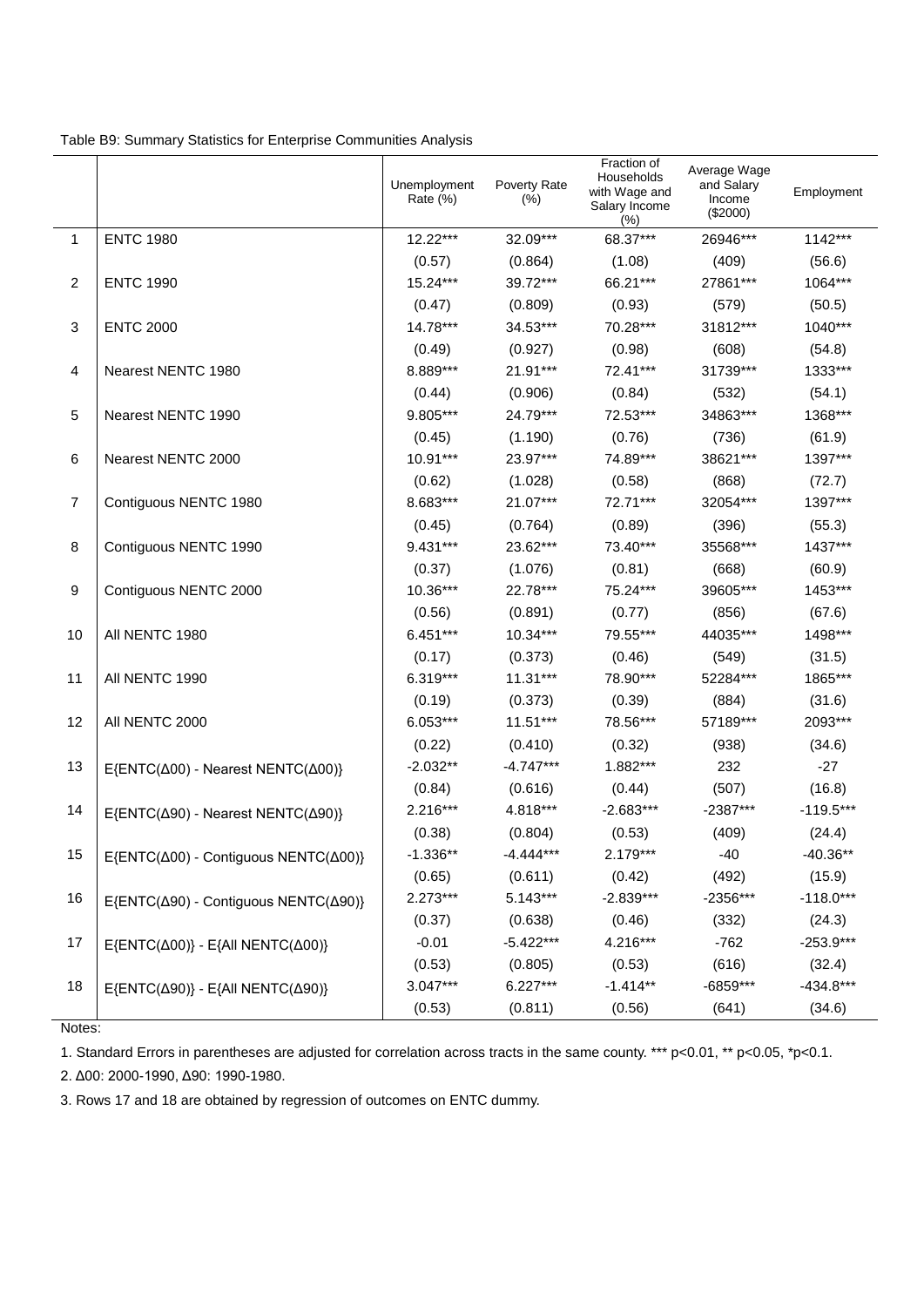|  |  |  | Table B10. Estimates of the Average National Effects of Empowerment Zone Designation |
|--|--|--|--------------------------------------------------------------------------------------|
|  |  |  |                                                                                      |
|  |  |  |                                                                                      |

|                    | Unemployment<br>Rate $(\%)$ | Poverty Rate<br>$(\%)$ | Fraction of<br><b>Households</b><br>with Wage and<br>Salary Income<br>$(\%)$ | Average Wage<br>and Salary<br>Income $(\$2000)$ | Employment |
|--------------------|-----------------------------|------------------------|------------------------------------------------------------------------------|-------------------------------------------------|------------|
| <b>EMPZ</b>        | $-7.507***$                 | $-7.393***$            | 1.514                                                                        | 4631***                                         | 187.0***   |
|                    | (0.42)                      | (1.566)                | (1.15)                                                                       | (1101)                                          | (53.6)     |
| Comparison Group   | All                         | Contiguous             | Contiguous                                                                   | Contiguous                                      | All        |
| Observations       | 24352                       | 299                    | 291                                                                          | 295                                             | 24769      |
| Number of EMPZs    | 285                         | 299                    | 291                                                                          | 295                                             | 293        |
| Number of Counties | 424                         | 16                     | 16                                                                           | 16                                              | 455        |

See Notes to Table B2.

#### Table B11. IV Estimates of the Average National Effects of Empowerment Zone Designation

|                                  | Unemployment<br>Rate $(\%)$ | Poverty Rate<br>$(\%)$ | Fraction of<br><b>Households</b><br>with Wage and<br>Salary Income<br>(%) | Average Wage<br>and Salary<br>Income (\$2000) | Employment |
|----------------------------------|-----------------------------|------------------------|---------------------------------------------------------------------------|-----------------------------------------------|------------|
| <b>EMPZ</b>                      | $-47.81***$                 | $-10.54***$            | 9.972***                                                                  | 7530*                                         | 1224***    |
|                                  | (1.69)                      | (2.025)                | (1.950)                                                                   | (4016)                                        | (188.5)    |
| <b>Comparison Group</b>          | All                         | Contiguous             | Contiguous                                                                | Contiguous                                    | All        |
| Observations                     | 24332                       | 293                    | 266                                                                       | 269                                           | 24504      |
| Number of EMPZs                  | 284                         | 293                    | 266                                                                       | 269                                           | 289        |
| Number of Counties               | 424                         | 16                     | 13                                                                        | 13                                            | 424        |
| First Stage Chi-Square Statistic | 12.16                       | 92.57                  | 94.29                                                                     | 80.07                                         | 14.55      |

See Notes to Table B4.

#### Table B12. Average National Effects of Empowerment Zone After Excluding the Nearest Non-Empowerment Zone

|                         | Unemployment<br>Rate $(\%)$ | Poverty Rate<br>$(\%)$ | Fraction of<br><b>Households</b><br>with Wage and<br>Salary Income<br>(%) | Average Wage<br>and Salary<br>Income (\$2000) | Employment  |
|-------------------------|-----------------------------|------------------------|---------------------------------------------------------------------------|-----------------------------------------------|-------------|
| <b>EMPZ</b>             | $-2.714$                    | $-6.756***$            | 1.021                                                                     | 3425*                                         | $117.5**$   |
|                         | (1.73)                      | (1.950)                | (2.00)                                                                    | (1859)                                        | (46.8)      |
| <b>Comparison Group</b> | Contiguous                  | Contiguous             | Contiguous                                                                | 2nd Nearest                                   | 2nd Nearest |
| Observations            | 138                         | 147                    | 139                                                                       | 140                                           | 145         |
| Number of EMPZs         | 138                         | 147                    | 139                                                                       | 140                                           | 145         |
| Number of Counties      | 15                          | 15                     | 15                                                                        | 15                                            | 15          |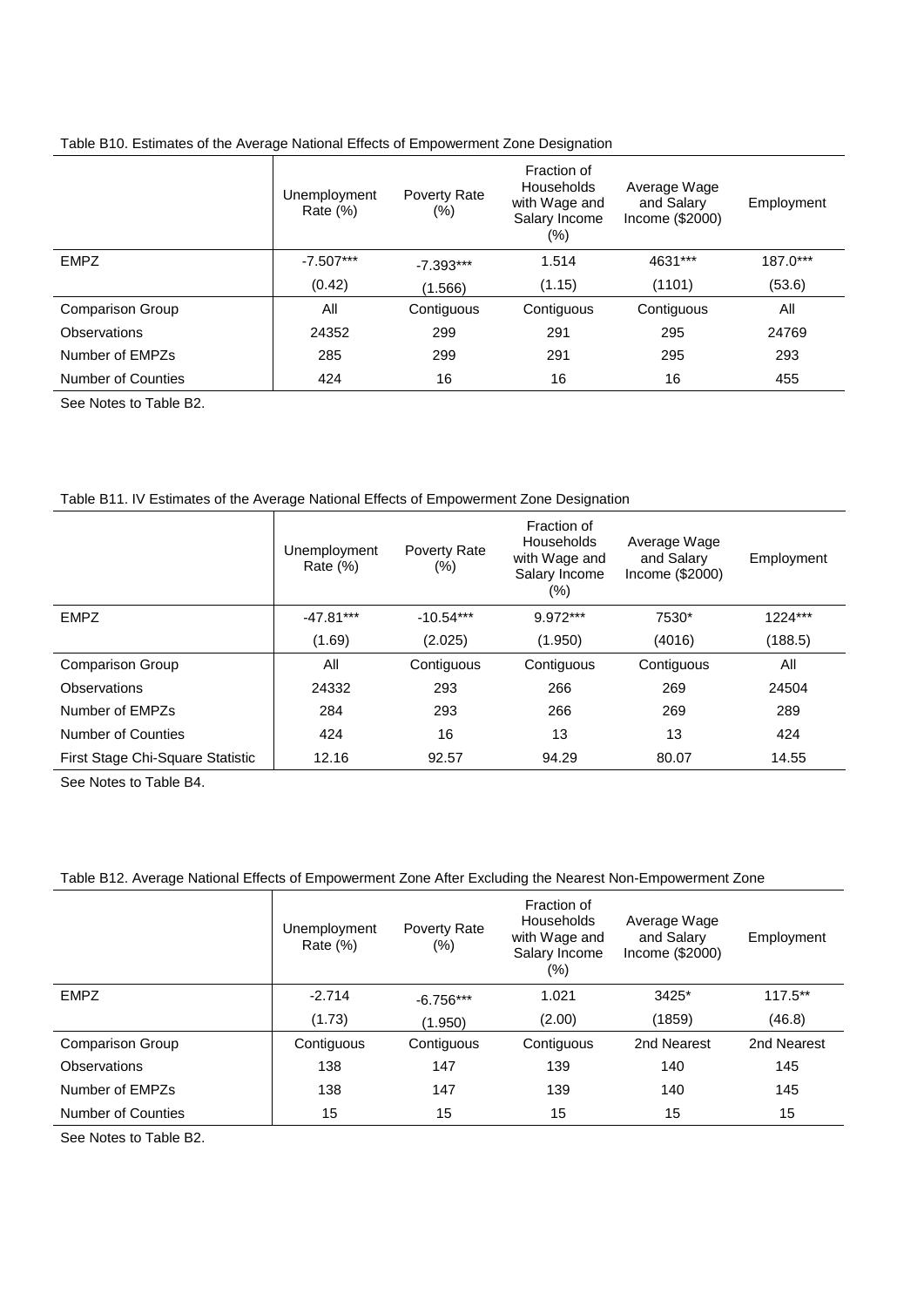|  | Table B13. Estimates of the Average National Effects of Enterprise Community Designation |  |  |  |
|--|------------------------------------------------------------------------------------------|--|--|--|
|  |                                                                                          |  |  |  |
|  |                                                                                          |  |  |  |

|                    | Unemployment<br>Rate $(\%)$ | Poverty Rate<br>$(\%)$ | Fraction of<br><b>Households</b><br>with Wage and<br>Salary Income<br>(%) | Average Wage<br>and Salary<br>Income (\$2000) | Employment |
|--------------------|-----------------------------|------------------------|---------------------------------------------------------------------------|-----------------------------------------------|------------|
| <b>ENTC</b>        | $-2.895***$                 | $-9.560***$            | 5.046***                                                                  | 2316***                                       | 16.3       |
|                    | (0.30)                      | (0.807)                | (0.44)                                                                    | (542)                                         | (73.53)    |
| Comparison Group   | All                         | Contiguous             | All                                                                       | Contiguous                                    | Contiguous |
| Observations       | 34767                       | 490                    | 35125                                                                     | 484                                           | 490        |
| Number of ENTCs    | 513                         | 490                    | 519                                                                       | 484                                           | 490        |
| Number of Counties | 1014                        | 71                     | 1039                                                                      | 71                                            | 71         |

See Notes to Table B2.

#### Table B14. IV Estimates of the Average National Effects of Enterprise Community Designation

|                                  | Unemployment<br>Rate $(\%)$ | Poverty Rate<br>$(\%)$ | Fraction of<br>Households<br>with Wage and<br>Salary Income<br>(%) | Average Wage<br>and Salary<br>Income (\$2000) | Employment |
|----------------------------------|-----------------------------|------------------------|--------------------------------------------------------------------|-----------------------------------------------|------------|
| <b>ENTC</b>                      | $-19.72***$                 | $-8.625***$            | 11.78                                                              | 1198                                          | 82.36***   |
|                                  | (6.982)                     | (1.718)                | (7.622)                                                            | (1206)                                        | (30.5)     |
| <b>Comparison Group</b>          | All                         | Contiguous             | All                                                                | Contiguous                                    | Contiguous |
| Observations                     | 34737                       | 480                    | 34861                                                              | 480                                           | 480        |
| Number of ENTCs                  | 511                         | 480                    | 517                                                                | 480                                           | 480        |
| Number of Counties               | 1014                        | 72                     | 1014                                                               | 71                                            | 71         |
| First Stage Chi-Square Statistic | 40.23                       | 437.14                 | 19.80                                                              | 437.37                                        | 494.72     |

See Notes to Table B4.

#### Table B15. Average National Effects of Enterprise Community After Excluding the Nearest Non-Enterprise Community

|                     | Unemployment<br>Rate $(\%)$ | Poverty Rate<br>$(\%)$ | Fraction of<br>Households<br>with Wage and<br>Salary Income<br>(%) | Average Wage<br>and Salary<br>Income (\$2000) | Employment |
|---------------------|-----------------------------|------------------------|--------------------------------------------------------------------|-----------------------------------------------|------------|
| <b>ENTC</b>         | $-2.926***$                 | $-8.983***$            | $4.720***$                                                         | 2008**                                        | $-14.39$   |
|                     | (0.30)                      | (1.246)                | (1.11)                                                             | (859)                                         | (93.23)    |
| Comparison Group    | All                         | Contiguous             | 2nd Nearest                                                        | Contiguous                                    | Contiguous |
| <b>Observations</b> | 28853                       | 248                    | 231                                                                | 247                                           | 247        |
| Number of ENTCs     | 495                         | 248                    | 231                                                                | 247                                           | 247        |
| Number of Counties  | 881                         | 66                     | 64                                                                 | 65                                            | 65         |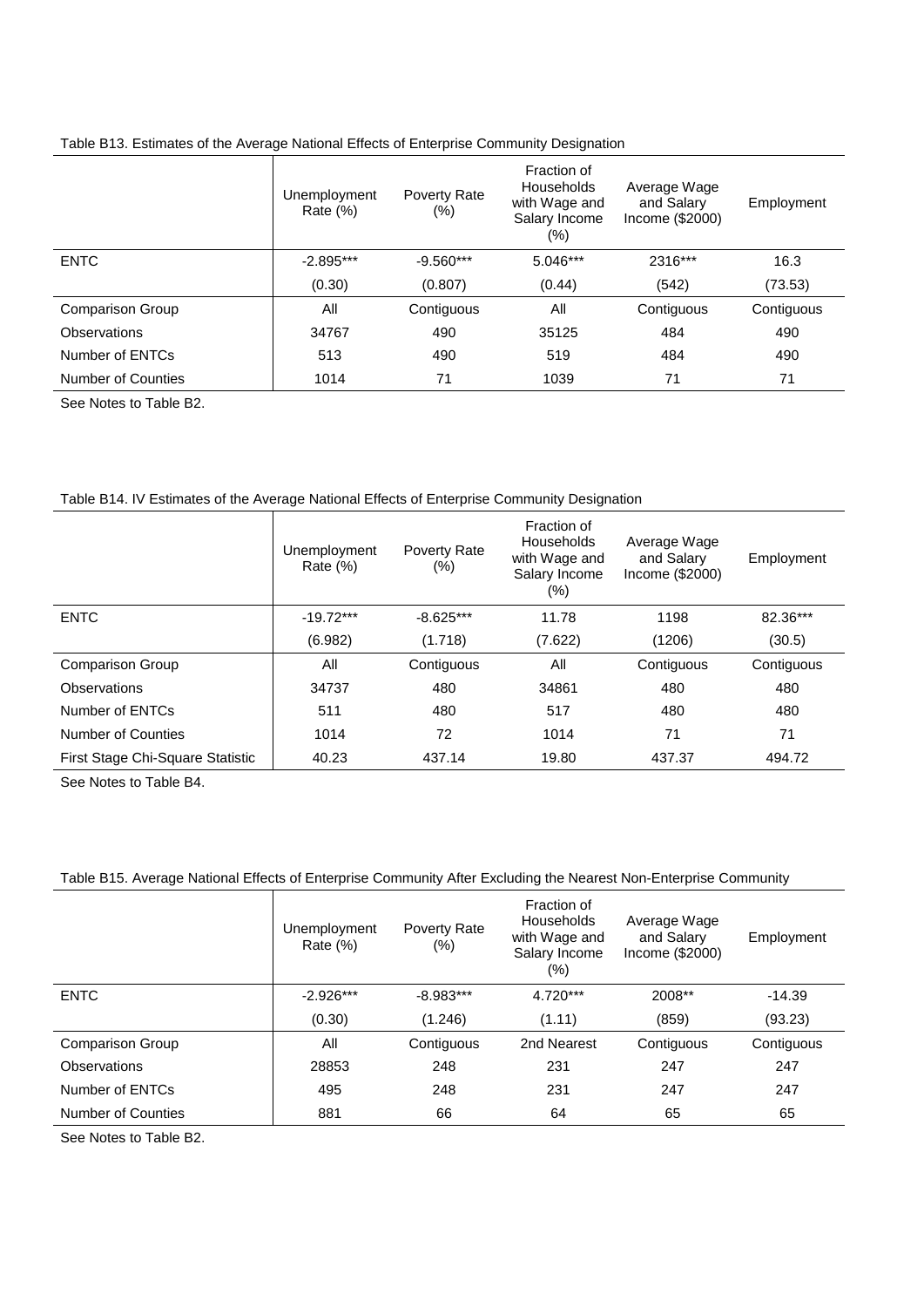# Online Appendix C - Replicating Main Empirical Results **Using OLS and Clustered Standard Errors**

 $\mathbf{t}$ 

Government Programs Can Improve Local Labor Markets: Evidence from State Enterprise Zones, Federal Empowerment Zones and Federal **Enterprise Communities** 

John C. Ham NYU Wagner School of Public Service, New York University Abu Dhabi Charles Swenson Marshall School of Business, University of Southern California Ayşe İmrohoroğlu Marshall School of Business, University of Southern California Heonjae Song University of Seoul